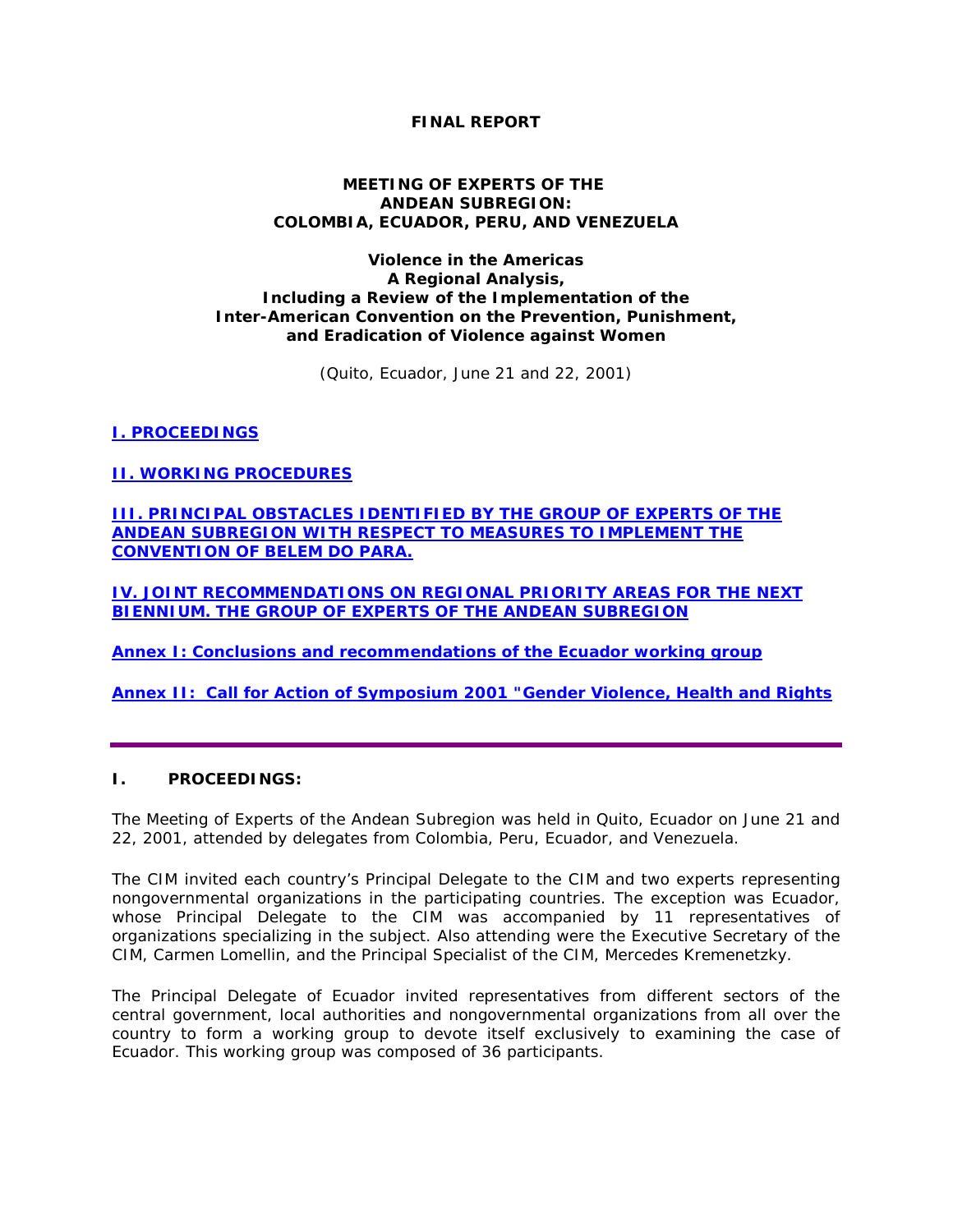The meeting was held at the Hotel Quito. It was sponsored by the following international organizations: CIM/OAS, PAHO/WHO, UNIFEM. It was also sponsored by the nongovernmental organizations *Centro de Investigación de los Movimientos Sociales del Ecuador* (CEDIME) [Research Center on the Social Movements of Ecuador] and *Centro Ecuatoriano para la Promoción y Acción de la Mujer* (CEPAM) [Ecuadorian Center for Women's Advancement and Action]; the National Council on Women (CONAMU), a government agency; and *Coordinadora Política de Mujeres Ecuatorianas* [Ecuadorian Women's Political Coordinator] representing the women's social movement.

Registration of foreign and national participants began at 8:30 a.m. on June 21. Each participant was given a folder containing the following documents:

- o Schedule of the meeting
- o Report on the CIM Project on National Programs to Prevent, Punish, and Eradicate Violence against Women in the South-American Region.
- o The Convention of Belém do Pará five years after. The Case of Ecuador.
- o Report on the Meeting of Experts of the MERCOSUR Subregion, Bolivia and Chile.
- o The Inter-American Convention for the Prevention, Punishment, and Eradication of Violence against Women "Convention of Belém do Pará".
- o Violence against Women and Girls, Situation of Ecuador, 1995-1999, United Nations.
- o Women in the History of Ecuador, by Dr. Mercedes Jiménez de Vega.
- o Intra-family Violence. Self-instruction courses for health professionals.

The Inauguration Ceremony was held at 9:30 a.m. in the Simón Bolívar Room, with speeches given by Mrs. María Isabel Baquerizo de Noboa, the First Lady of the Nation; Dr. Aasse Smedler, UN Resident Coordinator in Ecuador; Ms. Carmen Lomellin, Executive Secretary of the CIM; and Miryam Garcés Dávila, Principal Delegate of Ecuador to the CIM. Accompanying the Presiding Officers were Dr. Mariana Yépez, Attorney-General; Dr. Lucía Salamea, Director-in-Charge of UNIFEM, Andean Regional Office, and Dr. Carlos María Ocampos Arbo, Director of the Office of the General Secretariat of the OAS in Ecuador. Also attending this ceremony were representatives of international organizations, the diplomatic corps, and high-ranking central and local government officials.

#### **II. WORKING PROCEDURES**

Two plenary sessions were held which were attended by all the delegates. In addition three work sessions were held by the two working groups that were formed: one composed of experts from the Andean Subregion, and the other of participants from Ecuador only.

The moderators were Mrs. Miriam Ernst of CEPAM at the plenary sessions; Mrs. Gloria Mayra of *Feministas por la Autonomía*, at the sessions of the Andean Subregion working group; and, at the sessions of the Ecuador working group, Mrs. Nelly Jácome, National Director of Special Police Offices for Women of the Ministry of the Interior of Ecuador.

The first plenary session opened with a presentation by the Principal Specialist of the CIM, Mercedes Kremenetzky, of the results of the Project on Violence in the Americas, a regional analysis, including a review of the implementation of the Inter-American Convention on the Prevention, Punishment, and Eradication of Violence against Women.

Next to take the floor was Dr. Lucía Salamea, Director-in-Charge of UNIFEM, Andean Regional Office, who spoke about programs on prevention of and response to violence against women in the Andean Region.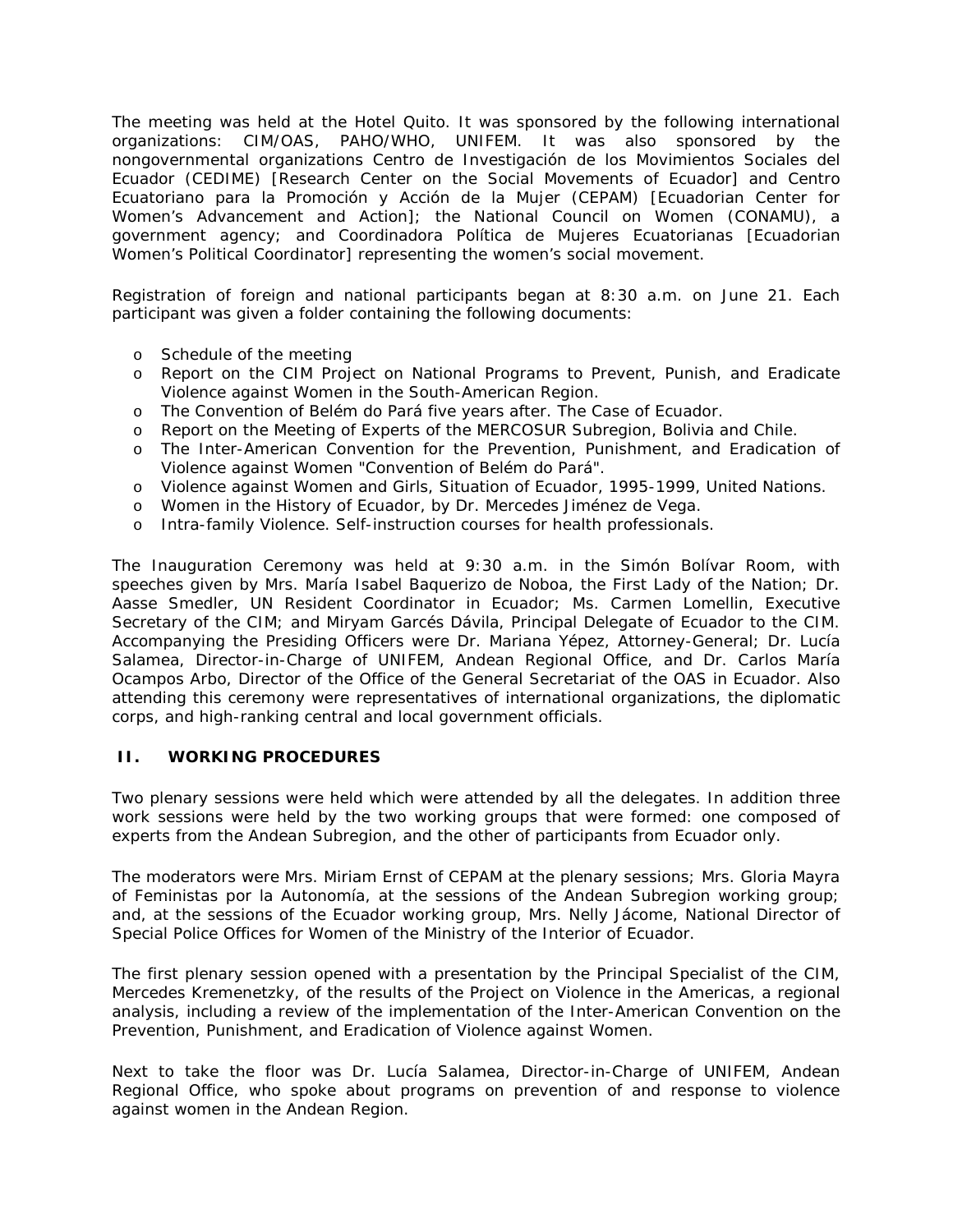Following these two presentations, both governmental and nongovernmental representatives of the countries gave presentations outlining progress and problems connected with measures and programs designed to respond to and prevent violence toward women and to implement the Convention of Belém do Pará.

These presentations provided the general framework for the ensuing activities of both the Andean Subregion and the Ecuador working groups.

The two groups began their work in the afternoon: the delegates of the guest countries and the 11 representatives of Ecuador met in the Simón Bolívar Room; and the representatives of governmental sectors and civil society of Ecuador met in the Cayambe Room. In the latter group, Dr. Rocío Salgado initiated activities with a presentation of the case of Ecuador, since it was she who conducted the research for a study that became one of a set of papers used by the CIM for its Violence in the Americas project.

The activities of the two groups of experts centered on the following thematic areas:

- o Legal mechanisms to combat violence
- o Public implementation of legal mechanisms
- o Response to and prevention of violence in practice.

Activities on June 22 started at 7:30 a.m. with a working breakfast to which representatives of the international press were invited in order to interview the experts of the Andean Subregion and the delegates to the CIM. Afterwards the working groups continued their meetings in the morning and the afternoon.

After the exchange of views and proposals had concluded, the Second Plenary Session was held at 16:30, at which the meeting was informed of obstacles encountered in connection with the implementation of the Convention of Belém do Pará and of recommendations on priority areas for which a consensus had been achieved in each of the working groups.

Following are the conclusions and recommendations prepared by the Andean Subregion working group. Those of the Ecuador working group are attached in **Annex I.**

The Closing Session followed immediately thereafter, with an address given by Dr. Carlos María Ocampos Arbo, Director of the Office of the General Secretariat of the OAS in Ecuador, who underscored the importance of this meeting of experts and the subsequent impact it would have on the countries. Ms. Carmen Lomellin, Executive Secretary of the CIM and the Principal Delegate of Ecuador to the CIM also took the floor to thank the participants and those who helped to organize the meeting.

#### **III. PRINCIPAL OBSTACLES IDENTIFIED BY THE GROUP OF EXPERTS OF THE ANDEAN SUBREGION WITH RESPECT TO MEASURES TO IMPLEMENT THE CONVENTION OF BELEM DO PARA.**

The principal obstacle is the lack of genuine commitment to application of the Convention on the part of the governments of the majority of the countries. It was plain that progress had been made in the region as regards recognition of violence against women and inclusion of the issue on the agenda of states. Nevertheless, the following obstacles were mentioned for continued progress in ensuring the effective protection of women's human rights in the Americas.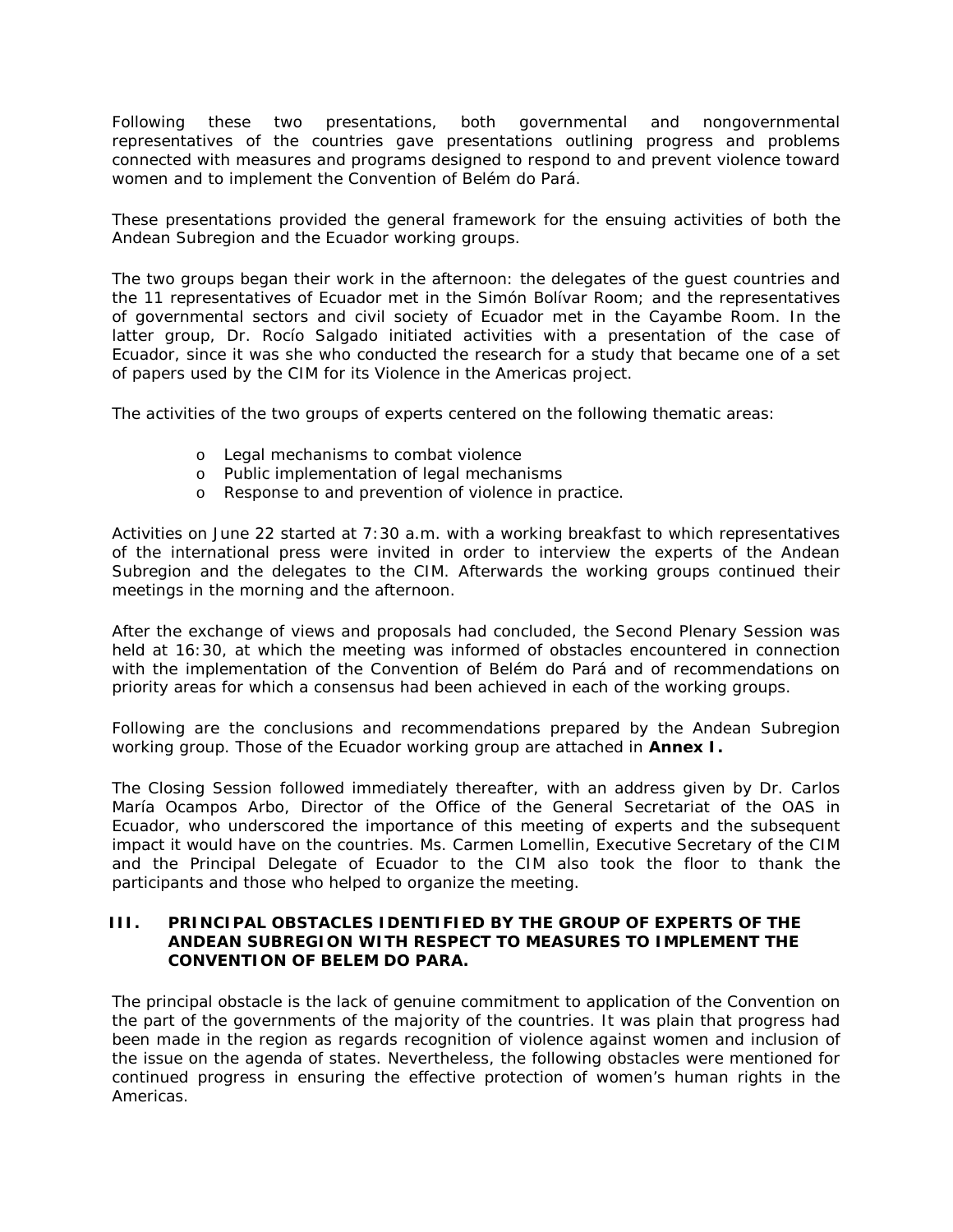The meeting welcomed the Call for Action of Symposium 2001 *"Gender Violence, health and Rights,*" held in Cancun, Mexico on June 7, 2001 **(Annex II)**

## **1. INFORMATION AND RECORDS**

- Nonexistence of statistical records on violence broken down by gender and age.
- Lack of a national system of records on violence against women.
- Lack of a system for follow-up, monitoring and evaluation of the issue.
- Lack of a prevalence baseline study to measure impact.
- Lack of statistical information broken down by gender on acts of violence committed against women by officials

# **2. ERADICATION OF STEREOTYPES**

- Lack of systematic and standing state policies to encourage the mass media to conduct campaigns to promote prevention and eradication of violence against women and equality between women and men in society.
- Lack of mechanisms to monitor and regulate programs for mass audiences whose messages contain or reinforce stereotyped patterns of sexist or violent conduct.
- Reproduction through the mass media of gender and social and cultural stereotypes that legitimize subordination of and violence against women.
- Prioritization of family ties over the rights of women, thus promoting impunity for violence against women.
- Permanence of the traditional concept of family, obscuring the existence of other forms of family organization and of the violence that occurs within it.
- Persistence of socialization processes that keep women in subordination.

# **3. COMMITMENT OF THE STATES TO THE ERADICATION OF VIOLENCE AGAINST WOMEN**

- The design and implementation of state policies for the eradication of violence against women do not match the magnitude and seriousness of this problem.
- Absence within the state of an inter-institutional, intersectoral, and inter-disciplinary approach to tackling violence against women.
- Lack of political will on the part of governments for the sustained implementation of public policies to deal with violence against women.
- High turnover of officials and institutional weakness, which undermine the sustainability and continuity of programs on prevention of and response to violence against women.
- Insufficient knowledge, application and observance of the principles contained in the Convention of Belém do Pará in the region.
- Inadequate treatment of violence against women both at the community level and on the part of government officials.
- Predominance of an approach to the issue that fails adequately to connect violence against women with their integral development.

### **4. BUDGET ALLOCATION ON THE PART OF STATES AND OF THE INTERNATIONAL COOPERATION COMMUNITY**

• Insufficient allocation of budgetary resources that prevents ensuring the sustained implementation of state policies and programs to combat violence in a systematic, planned and horizontal manner.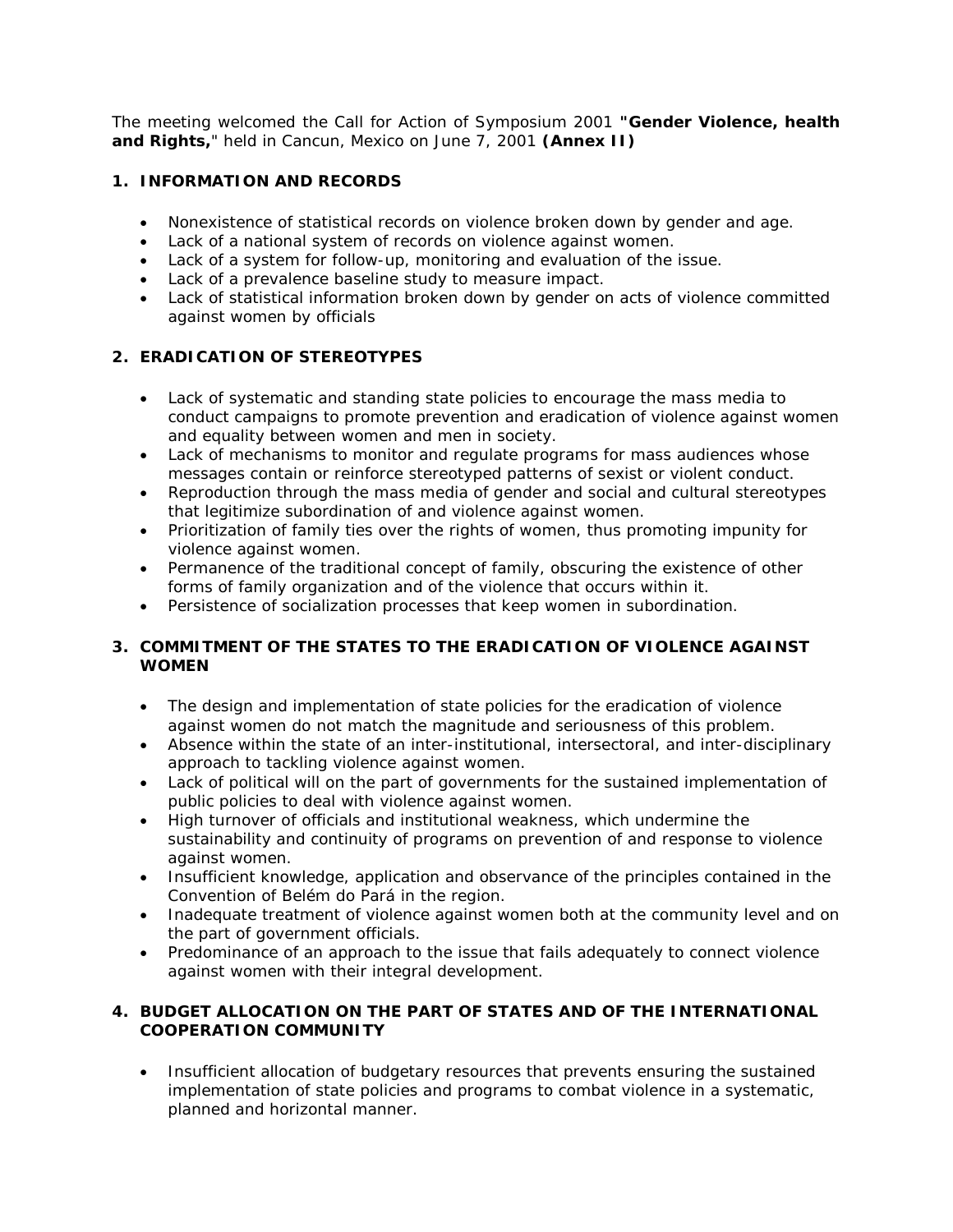- Inadequate budgets for implementation of policies and programs for women and a tendency to cut those resources even further in times of crisis.
- Absence of an analysis of the cost of violence against women on their economy and on the economy of the countries.
- Scant funding by international organizations and cooperation agencies of measures aimed at the prevention and eradication of violence.

# **5. EDUCATION AND TRAINING FOR ADDRESSING THE ISSUE OF VIOLENCE**

- Existence of stereotypes and practices among justice workers and civil servants in general (teachers, health care personnel, municipal officials, etc.) that tolerate violence against women.
- Inadequate training of officials in different sectors (judges and technical staff and officials of the judiciary, the police, health officials, teaching staff at all levels, and communicators) on the incorporation of the gender perspective and on the issue of violence.
- Failure to include the issue of violence against women in course programs at higher and technical education establishments.
- Lack of awareness and knowledge of national and international laws on violence against women on the part of justice administrators and workers.
- Shortage of professionals trained in providing care for women victims of violence.

# **6. CARE AND COMPREHENSIVE PROTECTION FOR WOMEN VICTIMS OF VIOLENCE**

- Absence of a model system of comprehensive care to deal with the different forms of violence against women.
- Nonexistence or lack of programs on response to violence that take account of women's diversity in terms of race, age, socioeconomic background, and sexual orientation.
- Lack of evaluation and monitoring of quality of attention in state and private services.
- Problems with addressing the issue of psychological violence against women in prevention, care, and rehabilitation.
- Lack of attention paid to the effects that violence against women has on care providers.

# **7. ACCESS TO JUSTICE**

- Difficulty for women to ensure the effective exercise of their rights due to ignorance of those rights and insufficient free and adequate legal protection.
- Insufficient measures to protect and safeguard the rights of women victims of violence.
- Problems with interpretation and application of legal frameworks on violence against women.
- Insufficient knowledge and awareness on the part of justice workers and administrators, which hinders effective use of existing legal, political and social resources.
- Trivialization and tolerance of violence against women by justice administrators.
- Masking of the harm that violence causes to victims and difficulty of ensuring just reparation or compensation.
- Existence of mediation or conciliation in cases of violence against women.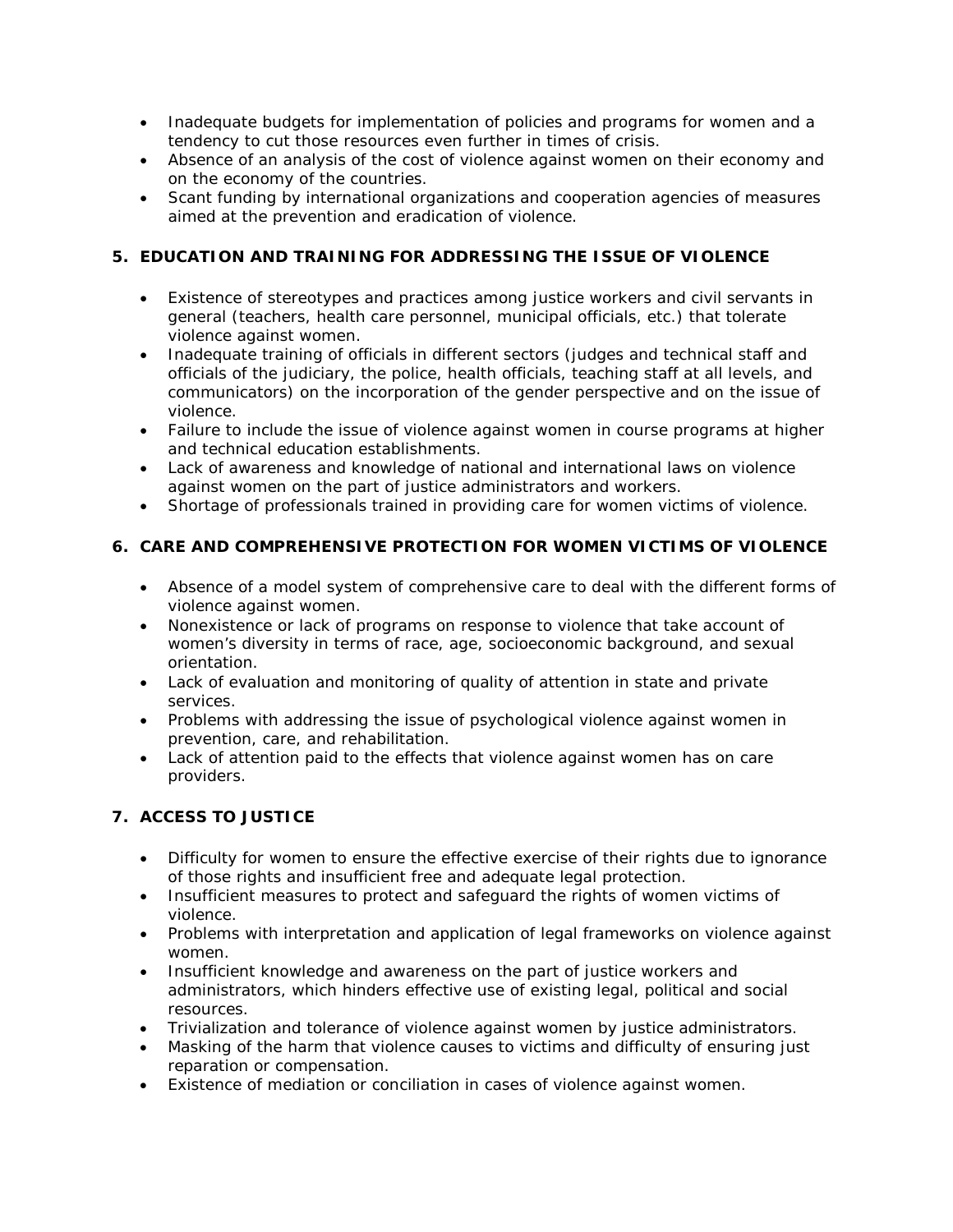- Existence of discriminatory mechanisms for taking evidence that impede effective access to justice and real exercise of rights for women.
- Insufficient attention paid by the states to solving problems of access to the justice administration and to comprehensive care services for women victims of violence in rural and impoverished urban areas.

### **8. ADAPTATION OF NATIONAL LAWS TO THE PROVISIONS AND CONTENT OF THE CONVENTION**

- Persistence of discriminatory concepts in the legal orders of countries that perpetuate the various manifestations of violence, particularly in provisions that classify sexual offences and in those that protect decency, public morals, and the family.
- Failure to classify as crimes marital rape, sexual abuse within the family, persecution and sexual harassment, child pornography, trafficking of women and children for sexual exploitation, forced prostitution, and violence against women.
- Continued existence of domestic laws that contradict the Convention.

### **9. PROTECTION OF WOMEN AT RISK**

- Inadequate laws or state policies on trafficking in women and children, forced prostitution, child pornography, and sexual tourism.
- Inadequate public policies and programs on response to and prevention of violence for women who are migrants, displaced, indigenous, black, or live in rural or remote areas.
- Masking of violence against women and violation of their human rights in situations of armed conflict.

### **10.PROMOTION OF WOMEN'S RIGHTS AND PREVENTION OF VIOLENCE ON THE PART OF STATES**

- Lack of sustainability in programs on dissemination of women's rights.
- Limited violence-prevention measures.
- Absence of programs designed to change sexist and discriminatory cultural patterns of conduct.

# **11.CIVIL SOCIETY**

- Inadequate participation by civil society in democratic negotiations with states, international organizations and cooperation agencies for defining policies and programs on violence against women.
- Limited use of the Convention of Belém do Pará to enforce respect for women's rights.

### **IV. JOINT RECOMMENDATIONS ON REGIONAL PRIORITY AREAS FOR THE NEXT BIENNIUM. THE GROUP OF EXPERTS OF THE ANDEAN SUBREGION**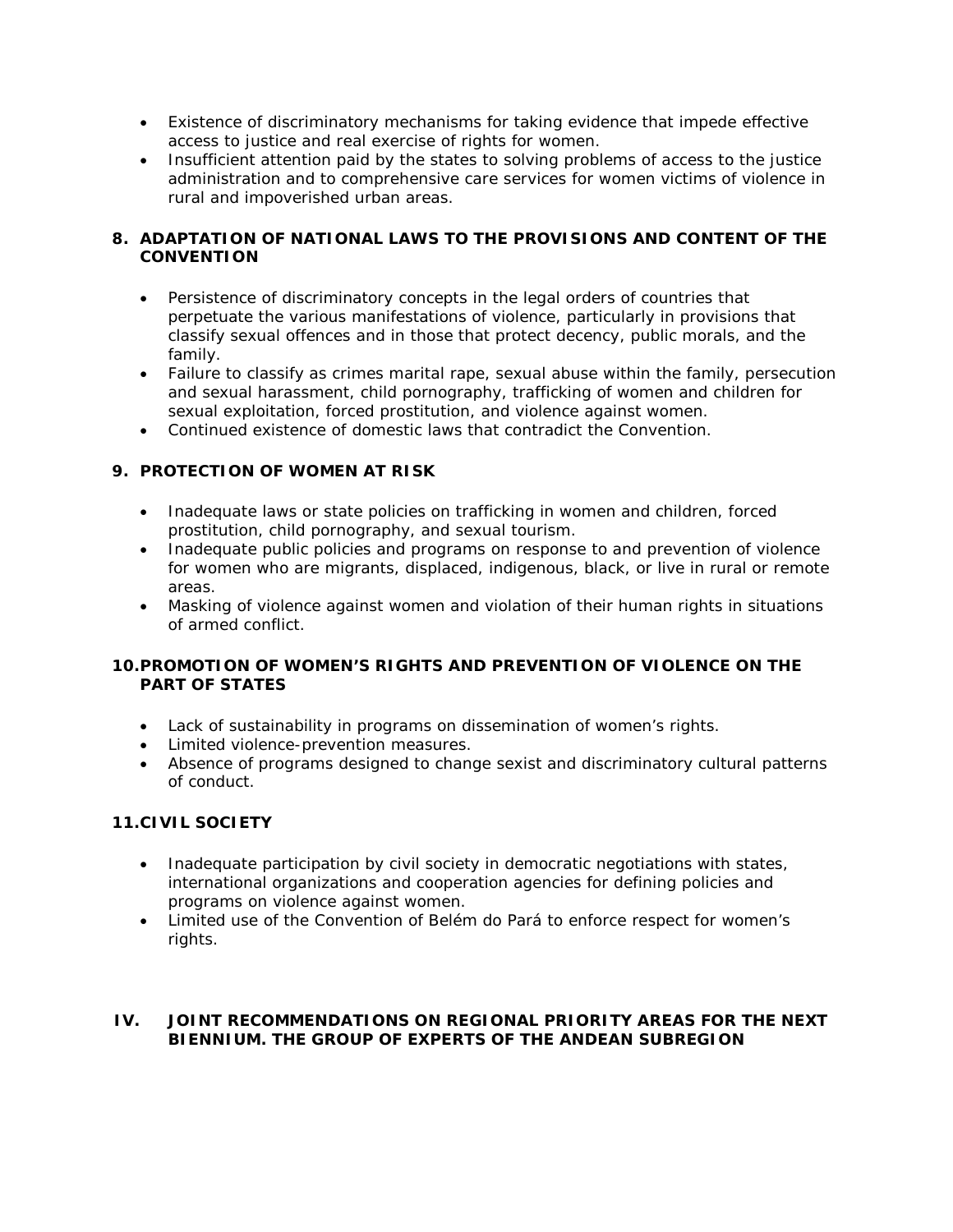### **1. STATISTICAL RECORDS**

- Support the recommendation of the broadened MERCOSUR meeting with respect to a joint regional project sponsored by UNIFEM to collect and systematize information received by the various sectors that deal with situations of violence against women, thus enabling the compilation of accurate, comparative, and timely data.
- Recommend to the states the adoption at all levels of a system to record and construct statistical information broken down by gender.

### **2. ERADICATION OF DISCRIMINATORY SOCIAL AND CULTURAL PATTERNS OF BEHAVIOR**

• Regulation of the content of programs for mass audiences in order to move forward in the eradication of social and cultural behavior patterns that tolerate or perpetuate violence against women in the mass media.

### **3. ERADICATION OF VIOLENCE AGAINST WOMEN**

- Encourage the prioritization of violence against women in the public agenda of the state.
- Specific efforts to investigate, take a stand on, and adopt measures to curb sexual violence and other forms of violence against women in the community.

### **4. BUDGET ALLOCATION**

• Incorporate the component of prevention and eradication of violence as a criterion for the approval of the budget items for different state sectors.

# **5. EDUCATION AND TRAINING ON PREVENTION AND RESPONSE TO VIOLENCE**

• That training in gender and violence be regarded as a requirement for the accreditation of justice workers and public officials involved in the issue.

### **6. ACCESS TO CARE AND COMPREHENSIVE PROTECTION FOR WOMEN VICTIMS OF VIOLENCE**

- Draw up regional minimum standards of care for women victims of violence with a view to accreditation, monitoring and evaluation of care programs and services.
- Draw up and develop plans and programs on response to violence against women that take account of women's diversity in terms of race, age, socioeconomic background, and sexual orientation.
- Pay particular attention to the psychological dimension of violence and address the effects that it has on service providers.